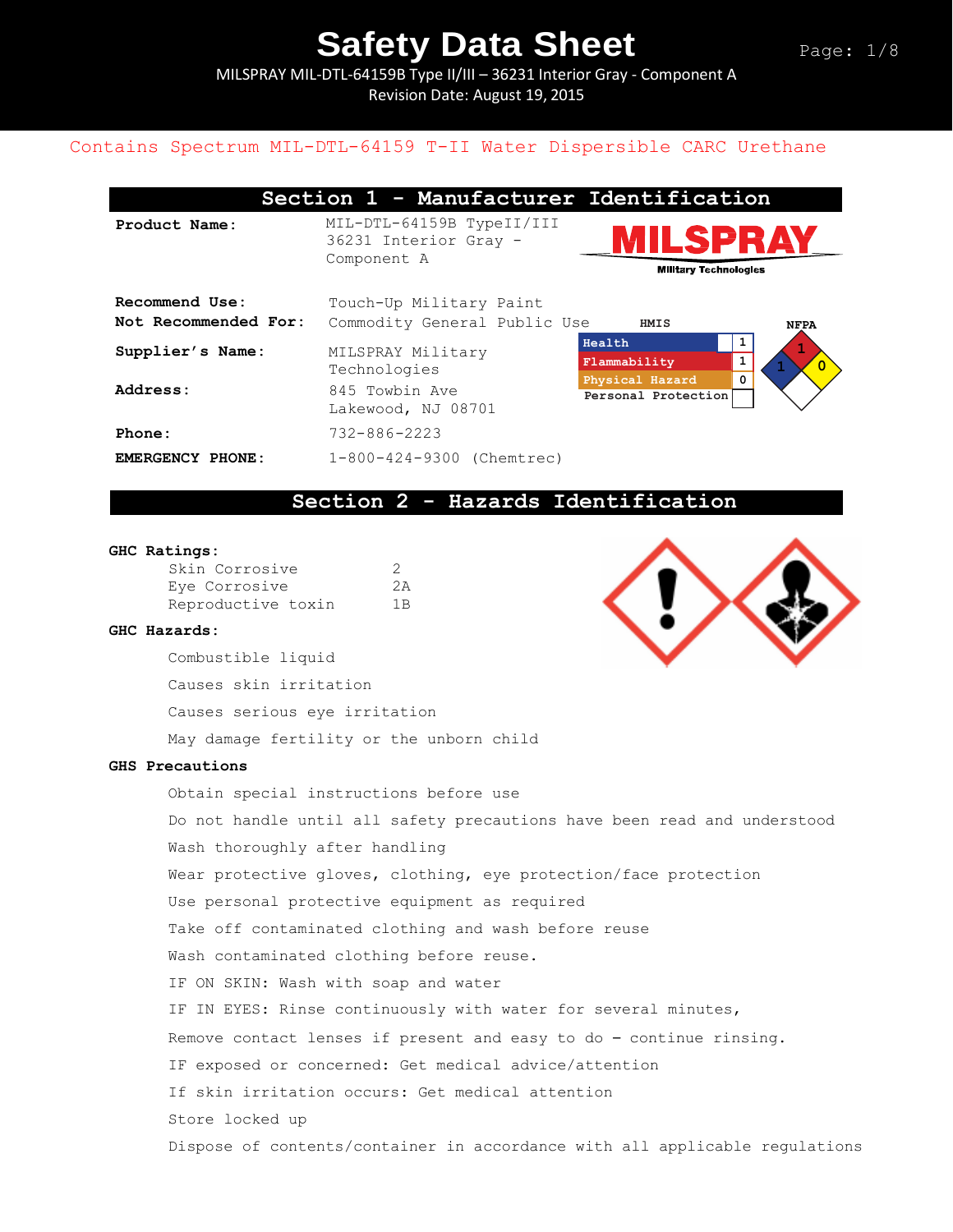MILSPRAY MIL-DTL-64159B Type II/III – 36231 Interior Gray - Component A Revision Date: August 19, 2015

### **Section 3 - Composition/Information on Ingredients**

| Chemical                                       | CAS No.          | Weight<br>Percent |
|------------------------------------------------|------------------|-------------------|
| Water                                          | $7732 - 18 - 15$ | $40 - 50%$        |
| Titanium Dioxide                               | $13463 - 67 - 7$ | $10 - 20$ %       |
| <b>Trade Secret</b>                            | N/A              | $10 - 20%$        |
| Polymeric condensate of urea &<br>formaldehyde | $9011 - 05 - 6$  | $5 - 10$ %        |
| n-Methyl-2-Pyrrolidone                         | $872 - 50 - 4$   | $1 - 5%$          |
| Inorganic Metal Oxide                          | $1317 - 61 - 9$  | $1 - 5%$          |
| Ethene, Homopolymer                            | $68441 - 17 - 8$ | $1 - 5%$          |

#### **Section 4 - First Aid Measures**

**EYE CONTACT:** Flush eyes gently with water shile holding eyelids apart. If symptoms persist or if there is any visual difficulty, seek immediate medical attention. **SKIN CONTACT:** Remove contaminated clothing. Wash exposed area with soap and water. If symptoms persist, seek medical attention. Launder clothing before reuse.

**INHALATION:** If symptoms develop, move individual away from exposure and into fresh air. If symptoms persist, seek medical attention. If breathing is difficult, administer oxygen. Keep person warm and quiet; seek immediate medical attention.

**INGESTION:** Seek medical attention. If individual is drowsy or unconscious, do not give anything by mouth; place individual on the left side with the head down. Contact a physician, medical facility, or poison control center for advice about whether to induce vomiting. If possible, do not leave individual unattended.

**NOTE TO PHYSICIAN:** Preexisting disorders of the following organs (or organ systems) may be aggravated by exposure to this material: lung (ie; asthma-like conditions), skin (redness or rash-like symptoms, irritation)

#### **Section 5 - Fire Fighting Measures**

**FLASH POINT:** 95C (203F) **LEL:** 1.00 **UEL:** 10.00

**SUITABLE EXTINGUISHING MEDIA:** Use water, foam, Carbon Dioxide, or Dry Chemical fire fighting apparatus.

**UNSUITABLE EXTINGUISHING MEDIA:** Not available.

**UNUSUAL FIRE & EXPLOSION HAZARDS:** This water based solution in non-flammable however, in a fire situation vapors that are heavier than air and may travel along the ground or be moved by ventilation and ignited by heat, pilot lights, other flames, or other ignition sources at locations distant from material handling area. Never use welding or cutting torch on or near containers even when empty, as product and/or product residue can ignite explosively.

**PRODUCTS OF COMBUSTION:** May form oxides of carbon, and nitrogen.

**PROTECTION OF FIREFIGHTERS:** Treat all fires as chemical in nature. The use of water may be suitable as an extinguishing media, but will be helpful in keeping adjacent containers cool. Avoid spreading burning liquid with water used for cooling purposes.

**FIRE FIGHTING EQUIPMENT:** Firemen and emergency responders: wear full turnout gear or Level A equipment including positive-pressure, self-contained breathing apparatus (SCBA), and chemical resistant personal protective equipment. Refer to the personal protective equipment section of this SDS.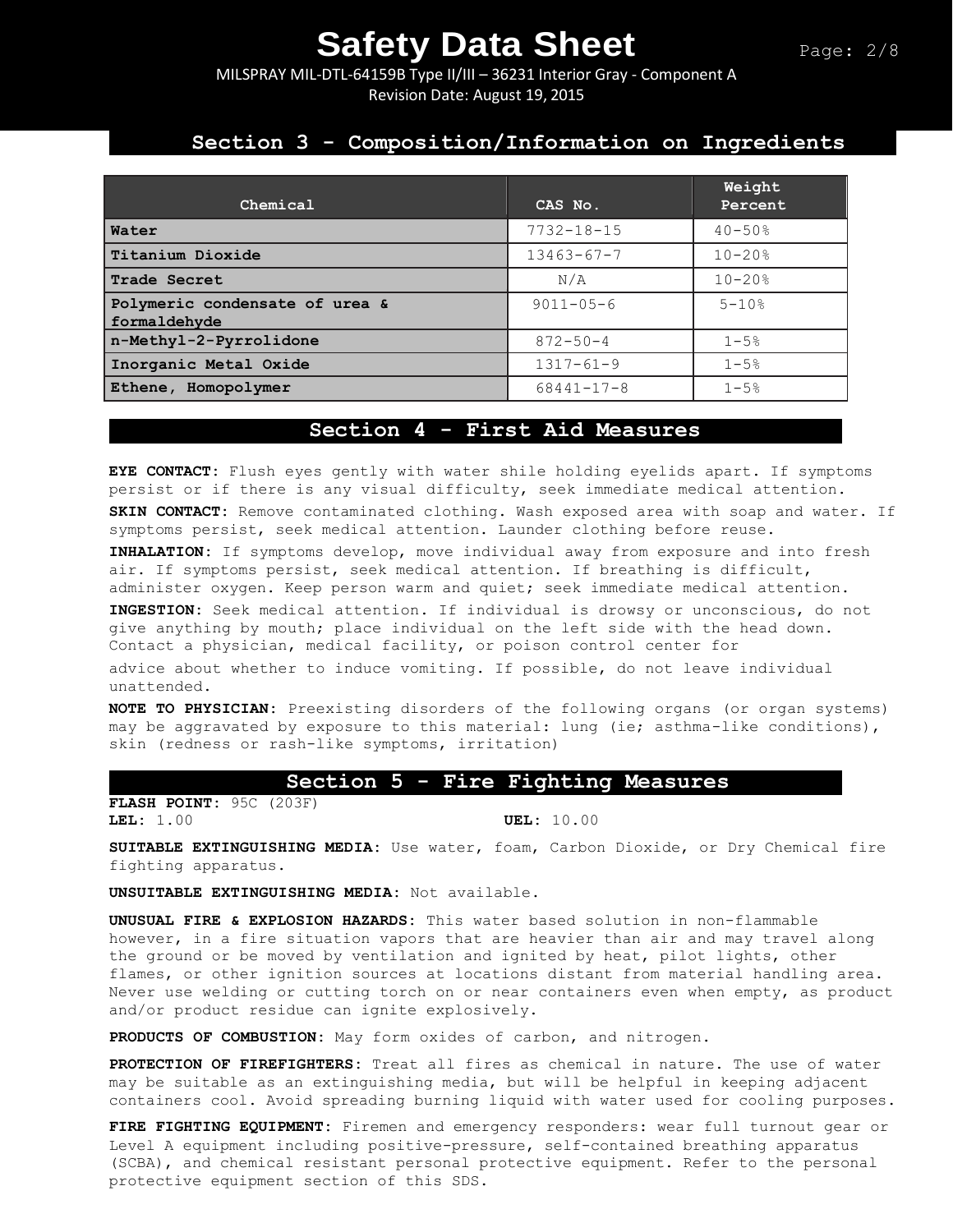MILSPRAY MIL-DTL-64159B Type II/III – 36231 Interior Gray - Component A Revision Date: August 19, 2015

**NFPA 704:** Health = 1 Flammability = 1 Instability = 0

## **Section 6 - Accidental Release Measures**

**PERSONAL PRECAUTIONS:** Not available.

**SPILL AND LEAK PROCEDURES:** Spill supervisor - Ensure cleanup personnel wear all appropriate Personal Protective Equipment (PPE), including respiratory protection. Remove all ignition sources. Keep nonessential personnel away from the contaminated area.

**ENVIRONMENTAL PRECAUTIONS:** Stop spill at source, and prevent material from entering drains, sewers, streams or other bodies of water.

**METHODS OF CONTAINMENT:** Dike spill area with suitable absorbant material or chemical booms to limit spreading.

**METHODS OF CLEAN-UP:**

**SMALL SPILLS:** Ventilate area, and keep sources of ignition and hot metal surfaces isolated from the spill Absorb liquid using vemiculite, sawdust, speedy-dry, or other suitable floor absorbant material Use only non-sparking tools to collect and transfer to a suitable container for disposal in accordance with local, and federal regulations.

**LARGE SPILLS:** Eliminate all ignition sources, and ventilate area. Persons not wearing protective equipment should be excluded from area of spill until clean-up has been completed. Stop spill at source, and prevent material from entering drains, sewers, streams or other bodies of water. Dike spill area with suitable absorbant material or chemical booms to limit spreading. If runoff occurs, notify authorities as required. Pump or vacuum transfer spilled product to clean containers for recovery. Absorb unrecoverable product, and transfer contaminated absorbent, soil and other materials to containers for disposal in accordance with local, state, and federal regulations. Note; use only non-sparking equipment to clean up spills.

**OTHER INFORMATION:** Not available.

#### **Section 7 - Handling and Storage**

**HANDLING**: Wear all appropriate Personal Protective Equipment (PPE). Wear respiratory protection or ensure adequate ventilation at all times as vapors can accumulate in confined or poorly ventilated areas. Use the product in a manner which minimizes splashes and/or the creation of dust. Keep containers dry and closed when not in use. Do not handle or store material near heat, sparks, open flames, or other sources of ignition. Sufficiently ground container when transferring material from one container to another. Emergency eyewash fountains and safety showers should be available in the immediate vicinity of potential exposure. Sudden release of hot organic chemical vapors or mists from process equipment operating at elevated temperatures and pressures, or sudden ingress of air into vacuum equipment, may result in ignitions without the presence of obvious ignition sources. Any use of this product in elevated temperature, pressurized, or vacuum process should be thoroughly evaluated to establish and maintain safe operating conditions.

**STORAGE:** Store this material in tightly sealed original containers only, in a segregated area with adequate ventilation to prevent a build-up of "fumes" that could pose a safety hazard with regard to personal exposure and fire. Keep all sources of ignition away from storage area, and store material at temperatures between 50 to 80 degrees F.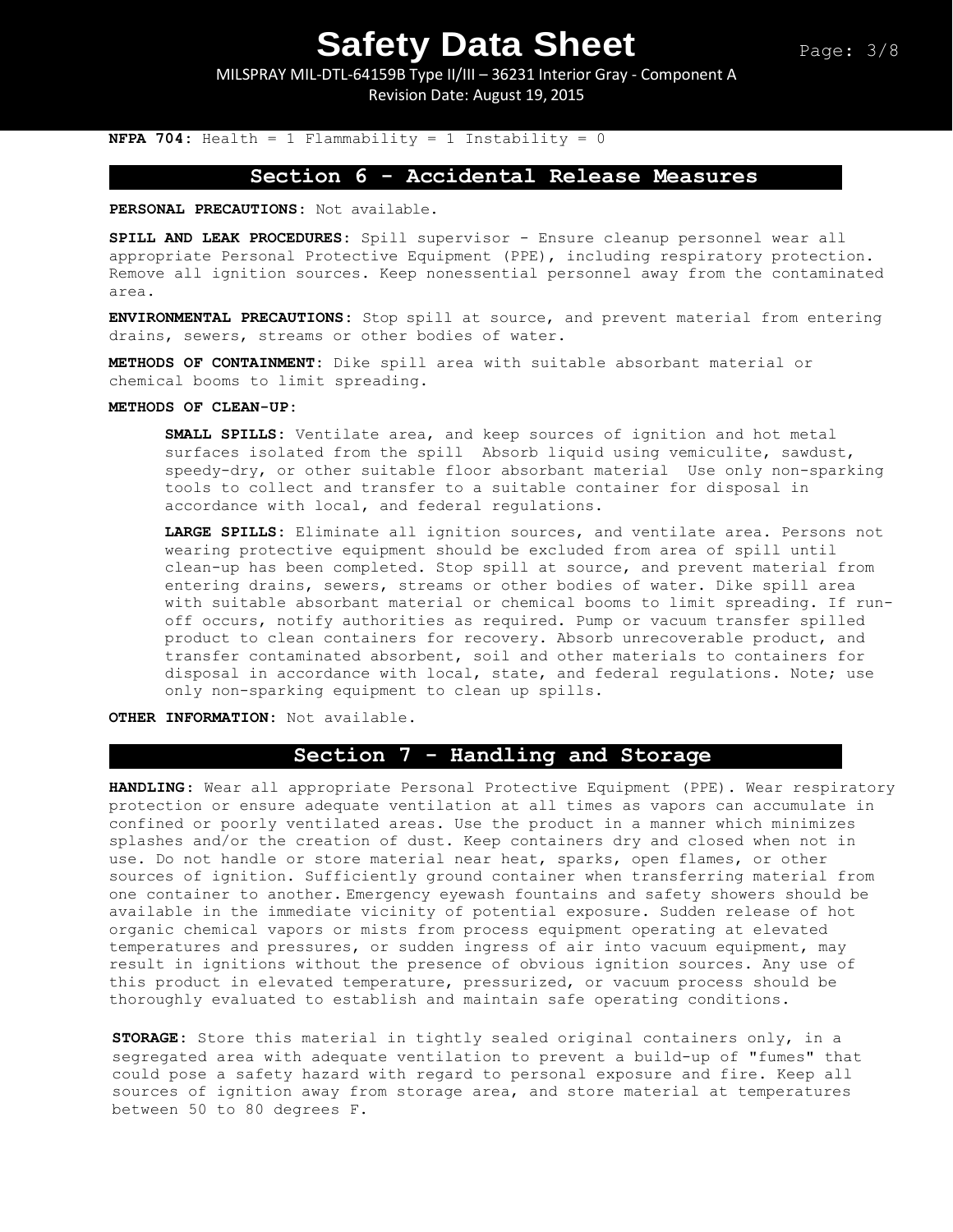MILSPRAY MIL-DTL-64159B Type II/III – 36231 Interior Gray - Component A Revision Date: August 19, 2015

| Section 8 - Exposure Controls/Personal Protection |                                        |                                        |                                                                                              |  |
|---------------------------------------------------|----------------------------------------|----------------------------------------|----------------------------------------------------------------------------------------------|--|
| Chemical                                          | <b>OSHA</b><br>Exposure<br>Limits      | <b>ACGIH</b><br>Exposure Limits        | Other<br>Exposure<br>Limits                                                                  |  |
| Water                                             | OELs not<br>established                | OELs not<br>established                |                                                                                              |  |
| Titanium Dioxide                                  | PEL $15mg/m3$ -<br>TWA<br>(total dust) | $TLV$ 10mg/m3 -<br>TWA<br>(total dust) |                                                                                              |  |
| Trade Secret                                      |                                        |                                        |                                                                                              |  |
| Polymeric condensate<br>of urea &<br>formaldehyde | OELs not<br>established                | OELs not<br>established                | $PEL$ 15mg/m3<br>$-$ TWA<br>(total<br>dust)<br>PEL 5mg/m3<br>$-$ TWA<br>(respirable<br>dust) |  |
| n-Methyl-2-<br>Pyrrolidone                        | OELs not<br>established                | OELs not<br>established                | PEL 25ppm -<br>TLV                                                                           |  |
| Inorganic Metal<br>Oxide                          | OELs not<br>established                | OELs not<br>established                |                                                                                              |  |
| Ethene, Homopolymer                               | OELs not<br>established                | OELs not<br>established                |                                                                                              |  |

**ENGINEERING CONTROLS:** Ensure that any processing ovens are vented to prevent the introduction of fumes into the workplace, and to prevent a build up of fume within the oven. Use only explosion proof equipment, and ground containers and transfer equipment. Use only chemically resistant transfer equipment, and measuring containers.

**EYE PROTECTION**: The use of safety glasses, chemical goggles, and/or face shields are recommended to safeguard against potential eye contact, irritation, or injury. The availability of eye wash stations when using this product is highly recommended.

**SKIN PROTECTION:** The use of chemical resistant gloves is recommended to prevent repeated or prolonged contact with the skin. Wear impervious clothing and boots. The use of chemical aprons is advised when working with and/or transferring these materials. The availability of safety showers in work areas is recommended**.** 

**RECOMMENDED VENTILATION:** General mechanical ventilation may be sufficient to keep product vapor concentrations within specified time-weighted averages. If general ventilation proves inadequate to maintain safe vapor concentrations, supplemental local exhaust may be required.

**RESPIRATORY PROTECTION**: If workplace exposure limits of product or any component is exceeded, the use of a NIOSH/MSHA respirator will be necessary. In general the use of an organic vapor cartridge with a dust/mist pre-filter will be sufficient. In the absence of proper environmental controls, a NIOSH/MSHA approved air supplied respirator is advised.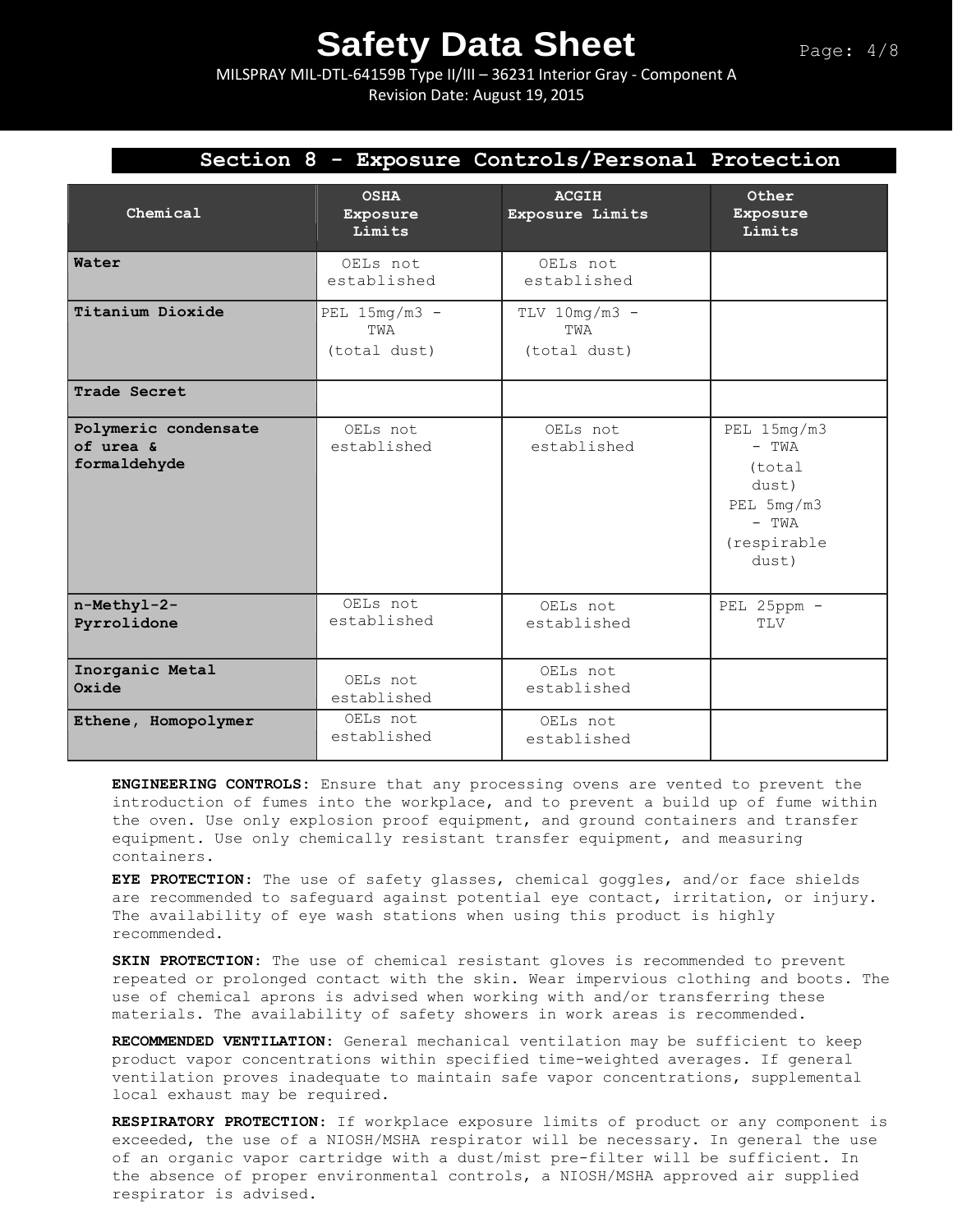#### MILSPRAY MIL-DTL-64159B Type II/III – 36231 Interior Gray - Component A Revision Date: August 19, 2015

**CONTAMINATED EQUIPMENT:** Dispose of the waste in compliance with all Federal, state, regional, and local regulations.

**HYGIENE:** Not available.

#### **Section 9 - Physical and Chemical Properties**

**APPEARANCE:** Viscous liquid either colored or milky depending on product. **ODOR:** Strong solvent/ammonia type odor. **ODOR THRESHOLD:** Not available. **PHYSICAL STATE:** Liquid **% Volume Volatile:** 64.82 **Formula Lb/Gal:** 10.70 **Boiling Range:** 77 to 100°C **EVAPORATION RATE:** Slower than ether. **pH:** Not available. **MELTING POINT/FREEZING POINT:** Not available. **FLASH POINT: 95°C (203°F) FLAMMABILITY:** Not available. **UPPER/LOWER LIMITS FLAMMABITLITY:** 10.00/1.00 **VAPOR PRESSURE:** Not available. **RELATIVE DENSITY:** 1.282 **SOLUBITLITY:** Not available. **PARTITION COEFFICICIENT:** Not available. **AUTO-IGNITION TEMPERATURE:** Not available. **DECOMPOSITION TEMPERATURE:** Not available. **VISCOSITY:** Not available. **VAPOR DENSITTY:** Heavier than air. **Lbs VOC/Gallon Less Water:** 0.87 **Gms VOC/Liter Less Water:** 105

#### **Section 10 - Stability and Reactivity**

**STABILITY:** Stable.

**CONDITIONS TO AVOID:** Not available.

**INCOMPATIBLE MATERIALS:** The following incompatibilities may exist with components of this product: Strong oxidizing agents. Acids, strong oxidizing agents.

**HAZARDOUS DECOMPOSITION PRODUCTS:** Thermal decomposition in the presence of air may yield the following; Oxides of carbon, such as carbon dioxide & carbon monoxide. May form: aldehydes, carbon dioxide and carbon monoxide, ketones, organic acids.

**POSSIBILITY OF HAZARDOUS REACTIONS:** Hazardous polymerization will not occur.

#### **Section 11 - Toxicological Information**

**LIKELY ROUTES OF EXPOSURE:** Eye contact, Skin contact, Ingestion, and Inhalation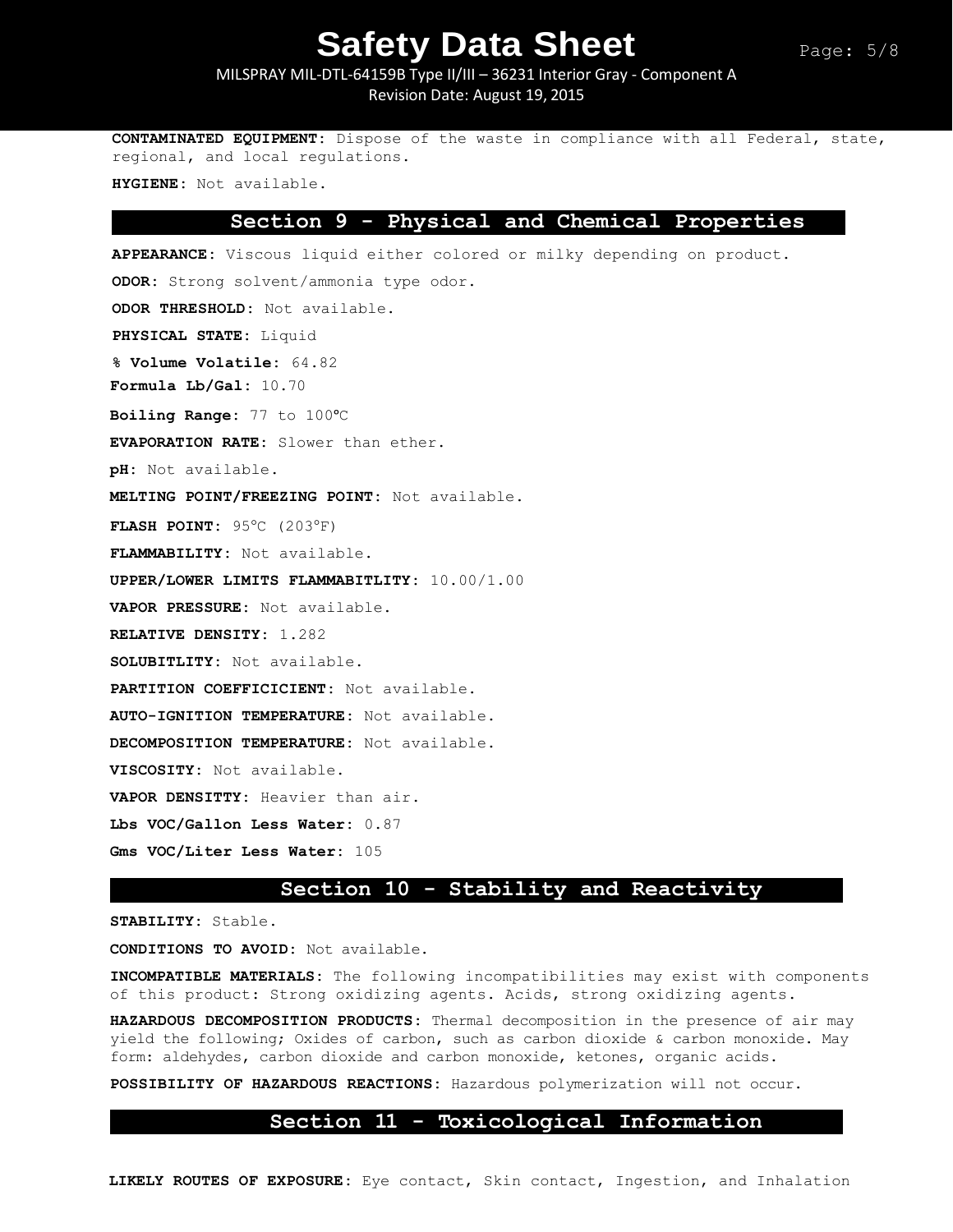MILSPRAY MIL-DTL-64159B Type II/III – 36231 Interior Gray - Component A Revision Date: August 19, 2015

**EYE:** Can cause eye irritation. Symptoms include stinging, tearing, redness, and swelling of eyes. **INHALATION:** Breathing of vapor or mist is possible. Breathing small amounts of this material during normal handling is not likely to cause harmful effects. Breathing large amounts may be harmful. Symptoms usually occur at air concentrations higher than the recommended exposure limits. **SKIN:** May cause mild skin irritation. Prolonged or repeated contact may dry the skin. Symptoms may include redness, burning, drying and cracking of skin, and skin burns. Passage of this material into the body through the skin is possible, but it is unlikely that this would result in harmful effects during safe handling and use. **Ingestion:** Swallowing small amounts of this material during normal handling is not likely to cause harmful effects. Swallowing large amounts may be harmful. This material can get into the lungs during swallowing or vomiting. This results in lung inflammation and other lung injury.

**MEDICAL CONDITIONS AGGRAVATED BY EXPOSURE:** Signs and symptoms of exposure to this material through breathing, swallowing, and/or passage of the material through the skin may include: mouth and throat irritation, stomach or intestinal upset, irritation of the nose, throat & airways, central nervous system depression, high blood sugar, coma.

**TARGET ORGANS:** Reproductive system and skin. This material shortens the time of onset or worsens the liver and kidney damage induced by other chemicals. Overexposure to this material has been suggested as a

cause of the following effects in laboratory animals: mild, reversible liver effects, mild,

reversible kidney effects, blood abnormalities.

**CANCER INFORMATION:** Based on the available information, this material cannot be classified with regard to carcinogenicity. This material is NOT listed as a carcinogen by the International Agency for Research on Cancer, the National Toxicology Program, or the Occupational Safety and Health Administration.

**Carcinogenicity:** The following chemicals comprise 0.1% or more of this mixture and are listed and/or classified as carcinogens or potential carcinogens by NTP, IARC, OSHA (mandatory listing), or ACGIH (optional listing) .

CAS Number-None; Description-N/A; % Weight-N/A; Carcinogen Rating-N/A

**DEVELOPMENTAL INFORMATION:** This material (or a component) may be harmful to the human fetus based on positive test results with laboratory animals. Case studies show that prolonged intentional abuse of this product during pregnancy can cause birth defects in humans.

**MIXTURE TOXICITY:** Inhalation Toxicity LC50: 5mg/L **COMPONENT TOXICITY:** n-Methyl-2-Pyrrolidone Oral LD50: 3,598 mg/kg (Rat) Dermal LD50: 8 g/kg (Rabbit) Inhalation LC50: 3 mg/L (Rat)

#### **Section 12 - Ecological Information**

**ENVIRONMENTAL EFFECTS:** Not available.

#### **Section 13 - Disposal Considerations**

As the US EPA, state, regional, and other regulatory agencies may have jurisdiction over the disposal of your facility's hazardous waste, it is incumbent upon you, the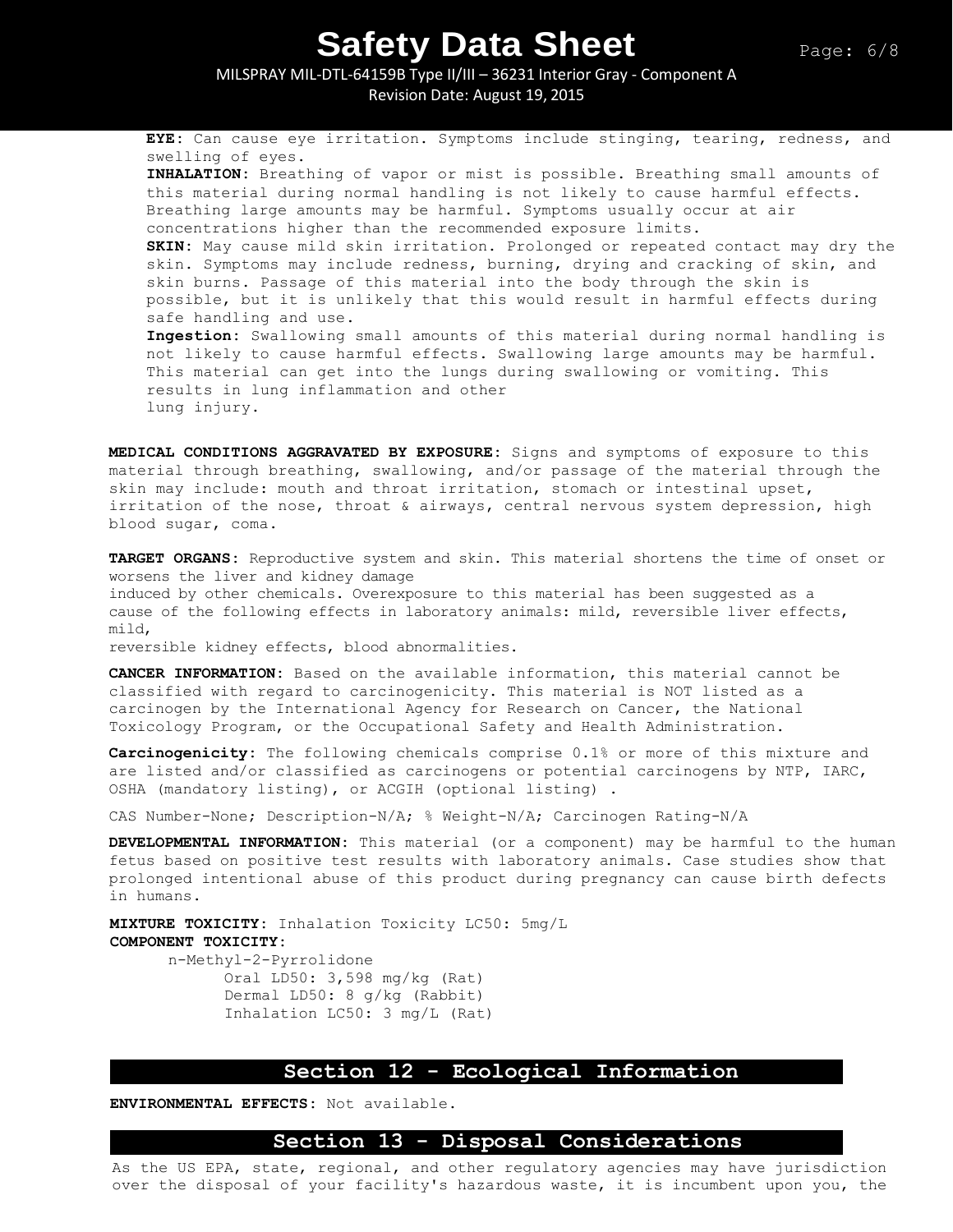#### MILSPRAY MIL-DTL-64159B Type II/III – 36231 Interior Gray - Component A Revision Date: August 19, 2015

hazardous waste generator, to learn of and satisfy all the requirements which affect you. Dispose of the hazardous waste at a properly licensed and permitted disposal site or

facility. Ensure conformity to all applicable hazardous waste disposal regulations.

The US EPA Hazardous Waste Numbers which follow are applicable to this unadulterated product if the product enters the "waste stream." Refer to Title 40 of the Code of Federal Regulations, Part 261 (40 CFR 261) . This part of the Code identifies solid wastes which are subject to regulation under various sections of the Code and which are subject to the notification requirements of Section 3010 of the Resource Conservation and Recovery Act (RCRA).

#### **Section 14 - Transport Information**

**DOMESTIC (USDOT):**

Proper Shipping Name: Non-Hazardous Water Base Paint Hazard Class: Not applicable. Packing Group: Not applicable.

#### **Section 15 - Regulatory Information**

Other regulatory information is listed where applicable.

**State of California Safe Drinking Water and Toxic Enforcement Act of 1986 (Proposition 65):** WARNING! This product contains the following chemicals which are listed by the State of California as carcinogenic or a reproductive toxin:

872-50-4 n-Methyl-2-Pyrrolidone 1 to 5 %

13463-67-7 Titanium Dioxide 10 to 20 %

**Commonwealth of Massachusetts "Right to Know":** This product contains the following toxic or hazardous substances which appear on the Massachusetts Substance List:

n-Methyl-2-Pyrrolidone 1 to 5 %

Titanium Dioxide 10 to 20 %

**New Jersey Worker and Community Right To Know Hazardous Substance List:** The following substances appear on the New Jersey Right To Know Hazardous Substance List:

n-Methyl-2-Pyrrolidone 1 to 5 %

Titanium Dioxide 10 to 20 %

**Commonwealth of Pennsylvania Worker and Community Right-To-Know Act:** This product contains the following chemicals which appear on the Pennsylvania Hazardous Substance List:

872-50-4

13463-67-7

#### **EU Risk Phrases**

R43: May cause sensitization by skin contact

#### **Safety Phrase:**

S23: Do not breathe fumes/vapor/spray

- S24: Avoid contact with skin
- S37: Wear suitable gloves
- S51: Use only in well-ventilated areas